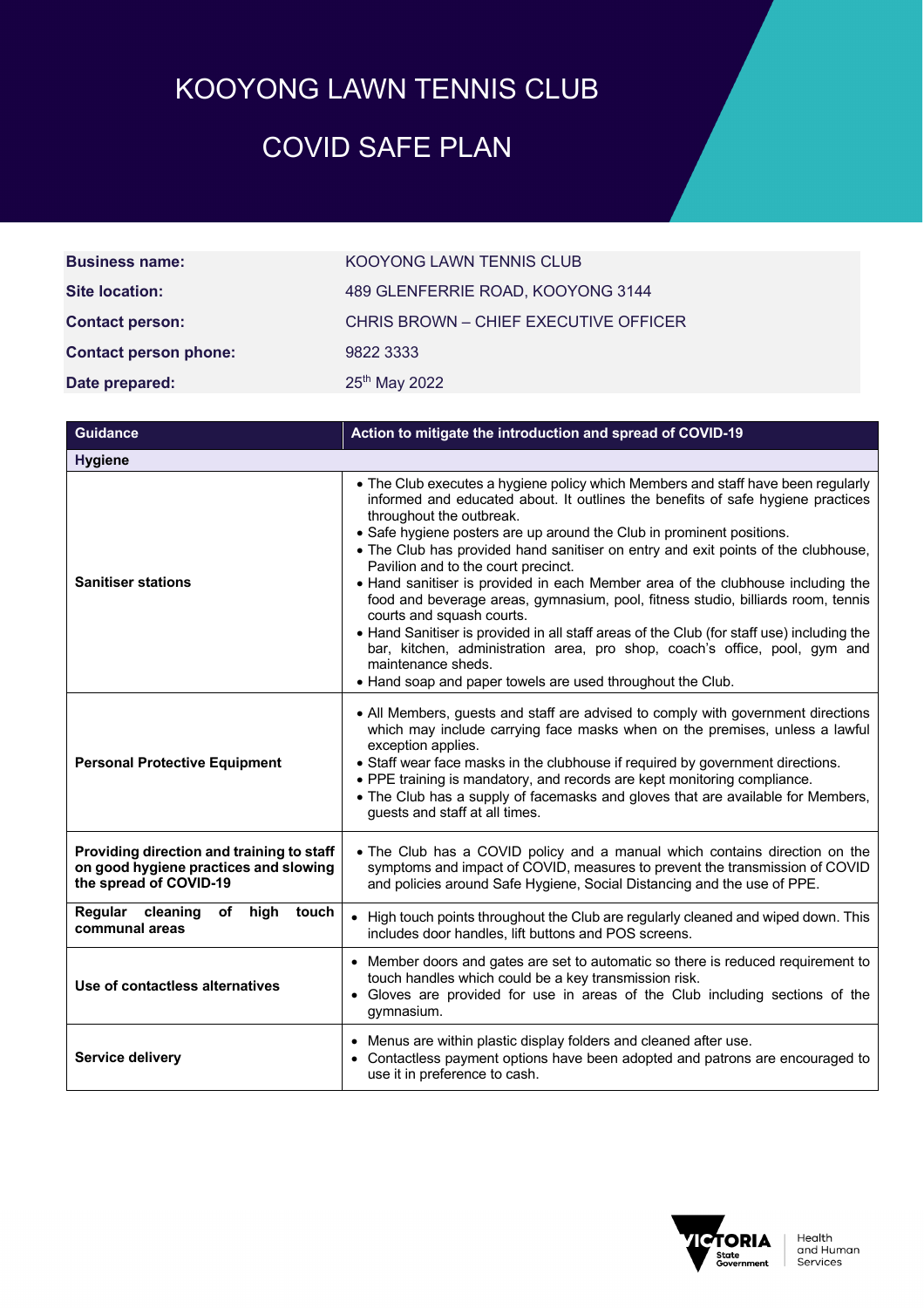| <b>Guidance</b>       | Action to mitigate the introduction and spread of COVID-19                                                                                                                                                                                                                                                                                                                                                                     |  |
|-----------------------|--------------------------------------------------------------------------------------------------------------------------------------------------------------------------------------------------------------------------------------------------------------------------------------------------------------------------------------------------------------------------------------------------------------------------------|--|
| <b>Cleaning</b>       |                                                                                                                                                                                                                                                                                                                                                                                                                                |  |
| <b>Daily Cleaning</b> | • The Club employs professional cleaners to clean before opening on a daily basis<br>and at other times during the day.<br>• In addition, staff undertake cleaning throughout each day.<br>• Key usage areas of the Club, like the gymnasium, are cleaned throughout the day<br>and Members are required to wipe down equipment after use.<br>• Staff are undertaking additional wiping down of equipment throughout each day. |  |
| <b>Supply</b>         | • The Club has sourced an adequate supply of appropriate cleaning products,<br>sanitiser, hand soap, paper towels, gloves and face masks to ensure there is<br>unlikely to be any inventory shortages.                                                                                                                                                                                                                         |  |

| <b>Guidance</b>                             | Action to mitigate the introduction and spread of COVID-19                                                                                                                                                                                                                                                                                                                                                                                                                                                                                                                                                                                                                                                                                                                                                                                                                                                                                                                         |  |
|---------------------------------------------|------------------------------------------------------------------------------------------------------------------------------------------------------------------------------------------------------------------------------------------------------------------------------------------------------------------------------------------------------------------------------------------------------------------------------------------------------------------------------------------------------------------------------------------------------------------------------------------------------------------------------------------------------------------------------------------------------------------------------------------------------------------------------------------------------------------------------------------------------------------------------------------------------------------------------------------------------------------------------------|--|
| Physical distancing and limiting attendance |                                                                                                                                                                                                                                                                                                                                                                                                                                                                                                                                                                                                                                                                                                                                                                                                                                                                                                                                                                                    |  |
| <b>Work from home access</b>                | • A number of staff, whose job responsibilities allow remote working, have been set<br>up to do so.<br>• This includes access to a lap-top and secure VPN access to the server.                                                                                                                                                                                                                                                                                                                                                                                                                                                                                                                                                                                                                                                                                                                                                                                                    |  |
| <b>Vaccinations</b>                         | • It is a requirement for all staff to be vaccinated against COVID-19 in line with<br>government directives unless they have a medical exception verified from the<br>Victorian Specialist Immunisation Services (VicSIS)                                                                                                                                                                                                                                                                                                                                                                                                                                                                                                                                                                                                                                                                                                                                                          |  |
| Sign in registers                           | • Entrances to the clubhouse are either locked or staffed.<br>• Member & visitor activities are electronically recorded or entered manually into the<br>club records.<br>• All staff and contractors are required to register upon entry to the Club.                                                                                                                                                                                                                                                                                                                                                                                                                                                                                                                                                                                                                                                                                                                              |  |
| <b>Temperature checking</b>                 | • Temperature checking may be undertaken if required for people coming to the<br>Club.                                                                                                                                                                                                                                                                                                                                                                                                                                                                                                                                                                                                                                                                                                                                                                                                                                                                                             |  |
| <b>Social Distancing</b>                    | • The Club has a Social Distancing Policy.<br>• Members and staff have been regularly educated around the need to maintain<br>social distancing requirements when on the premises.<br>• Where practical, employees are required to be spaced at least 1.5 metres apart. In<br>areas where this is not practical (such as the kitchen), staff have been educated<br>around being mindful of other staff and the need to maintain at least 1.5 metres<br>wherever possible.<br>• Staff numbers in the kitchen are minimised to reduce the risk of transmission.<br>• All workstations in the Club are a minimum of 1.5 metres apart.<br>• Barriers have been installed in the reception and service areas to maintain social<br>distancing and reduce the risk of transmission.<br>• Staff are encouraged to eat lunch at their desks. Where this is not possible staff are<br>required to spread out to eat lunch throughout areas of the Club at a minimum of<br>1.5 metres apart. |  |
| <b>Floor Markings</b>                       | • Floor markings and other signage has been used to provide minimum physical<br>distancing guides in high usage areas of the Club.                                                                                                                                                                                                                                                                                                                                                                                                                                                                                                                                                                                                                                                                                                                                                                                                                                                 |  |
| <b>Reporting Policy</b>                     | • The Club has a detailed COVID Management Plan. All staff have been informed of<br>details of the plan and asked to report all related matters immediately to the CEO<br>if issues arise.<br>• Staff are required to advise if they are unwell in any way and are not permitted on<br>the premises until medically cleared to do so.                                                                                                                                                                                                                                                                                                                                                                                                                                                                                                                                                                                                                                              |  |
| <b>Education and Training</b>               | • The COVID Management Plan contains information on COVID including the<br>symptoms, risks and information around the benefits of safe hygiene practices,<br>social distancing and PPE use.                                                                                                                                                                                                                                                                                                                                                                                                                                                                                                                                                                                                                                                                                                                                                                                        |  |
| Takeaway pick up protocols                  | • Takeaway pickup has been developed to maintain a contactless service. Orders<br>are placed and processed by phone/email.<br>. Pickup is collected from a designated pick-up area which maintains social<br>distancing.                                                                                                                                                                                                                                                                                                                                                                                                                                                                                                                                                                                                                                                                                                                                                           |  |
| <b>Work rostering</b>                       | • Rostering has been developed to minimise the number of staff required on premise<br>on a daily basis                                                                                                                                                                                                                                                                                                                                                                                                                                                                                                                                                                                                                                                                                                                                                                                                                                                                             |  |